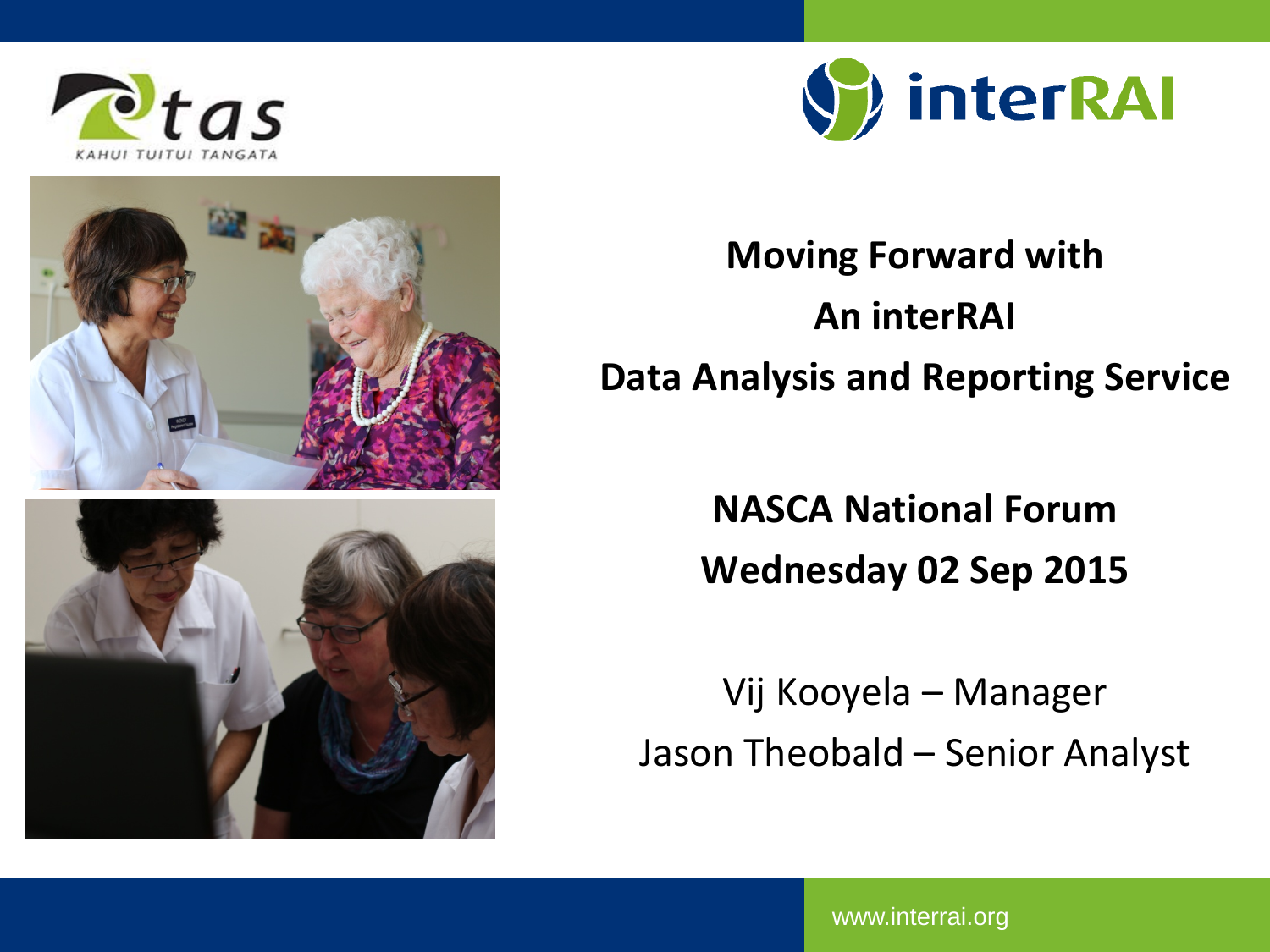



### **Outline of presentation**

- Brief intro National interRAI Data Analysis and Reporting Centre (Vij)
- Developing a suite of reporting and analytics (Vij)
- Examples of data analysis and reporting (Jason)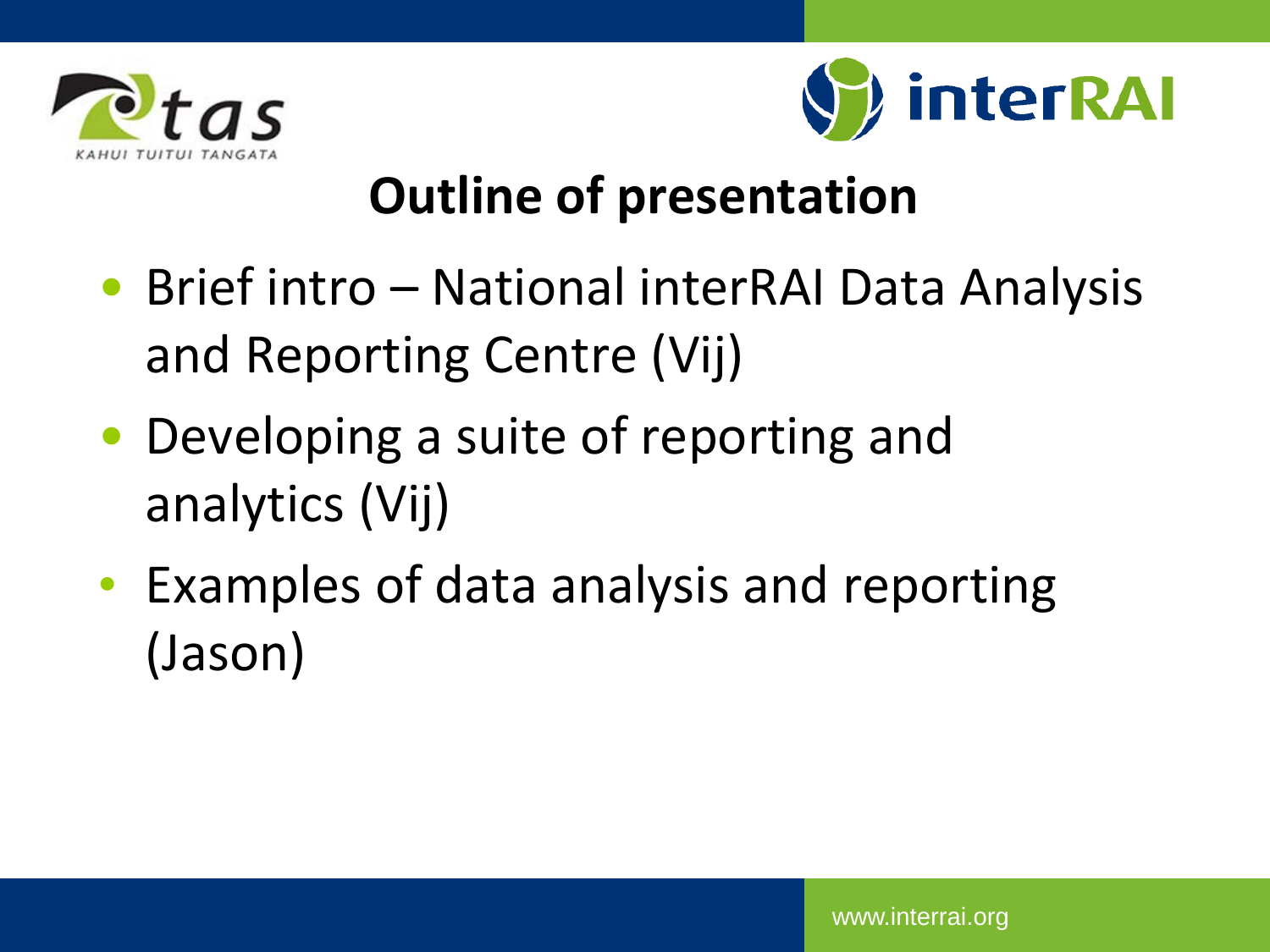



### **The National**

### **interRAI Data Analysis and Reporting Centre**

- As part of the integrated interRAI programme, TAS is establishing a national data analysis and reporting centre.
- Year 1: July 2015-June 2016: Establishment phase
	- TAS interRAI data warehouse
	- A suite of analysis and reporting products
	- Business processes and team of people.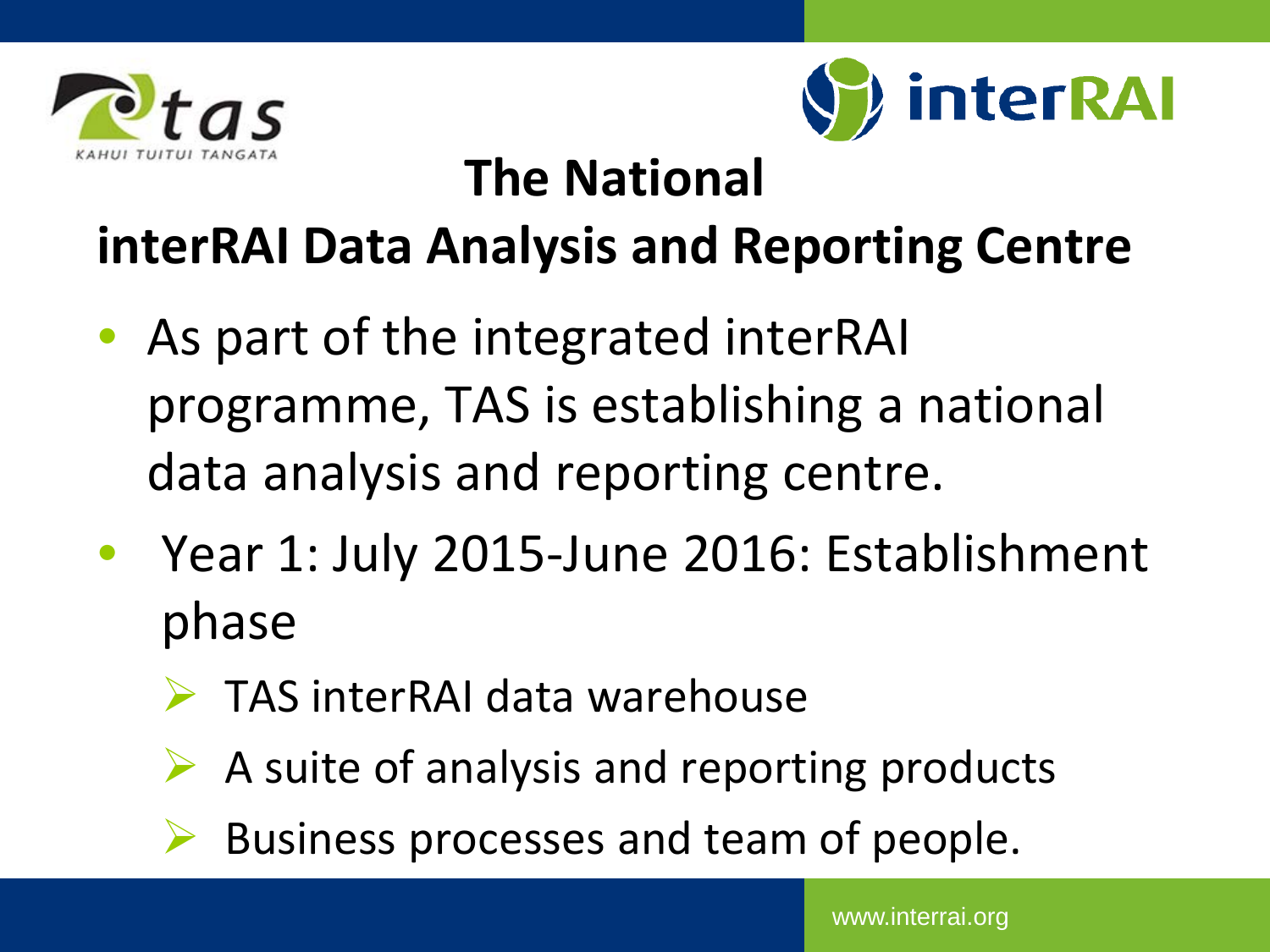



## **Vision for the National Centre**

To develop a suite of analysis and reporting to support policy and practice. The aim is to provide stakeholders with robust information to assist them in their planning and decision making that ultimately improve health outcomes for older New Zealanders.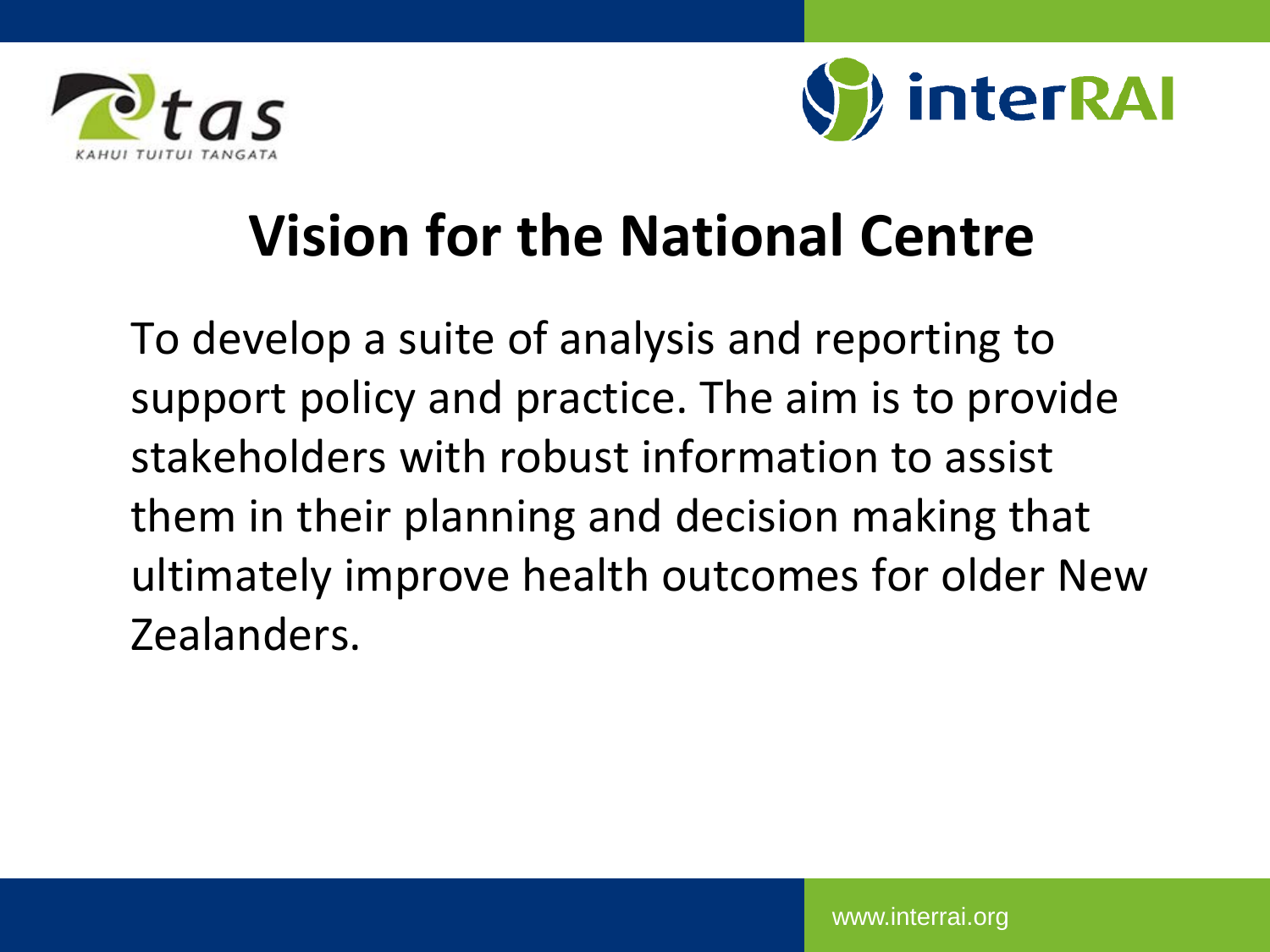



### **[Who](https://intranet.centraltas.co.nz/) are the users of interRAI data?**

- interRAI New Zealand Governance Board
- 20 District Health Boards
- Health of Older People (HOP) Portfolio managers, service managers, interRAI managers and systems clinicians
- interRAI assessors, educators, nurses and lead practitioners
- Aged residential care facilities
- Home and community health services
- Ministry of Health
- Health researchers
- Home and Community Health Association (HCHA)
- NZ Aged Care Association (NZACA)
- Needs Assessment Service Co-ordination Association (NASCA).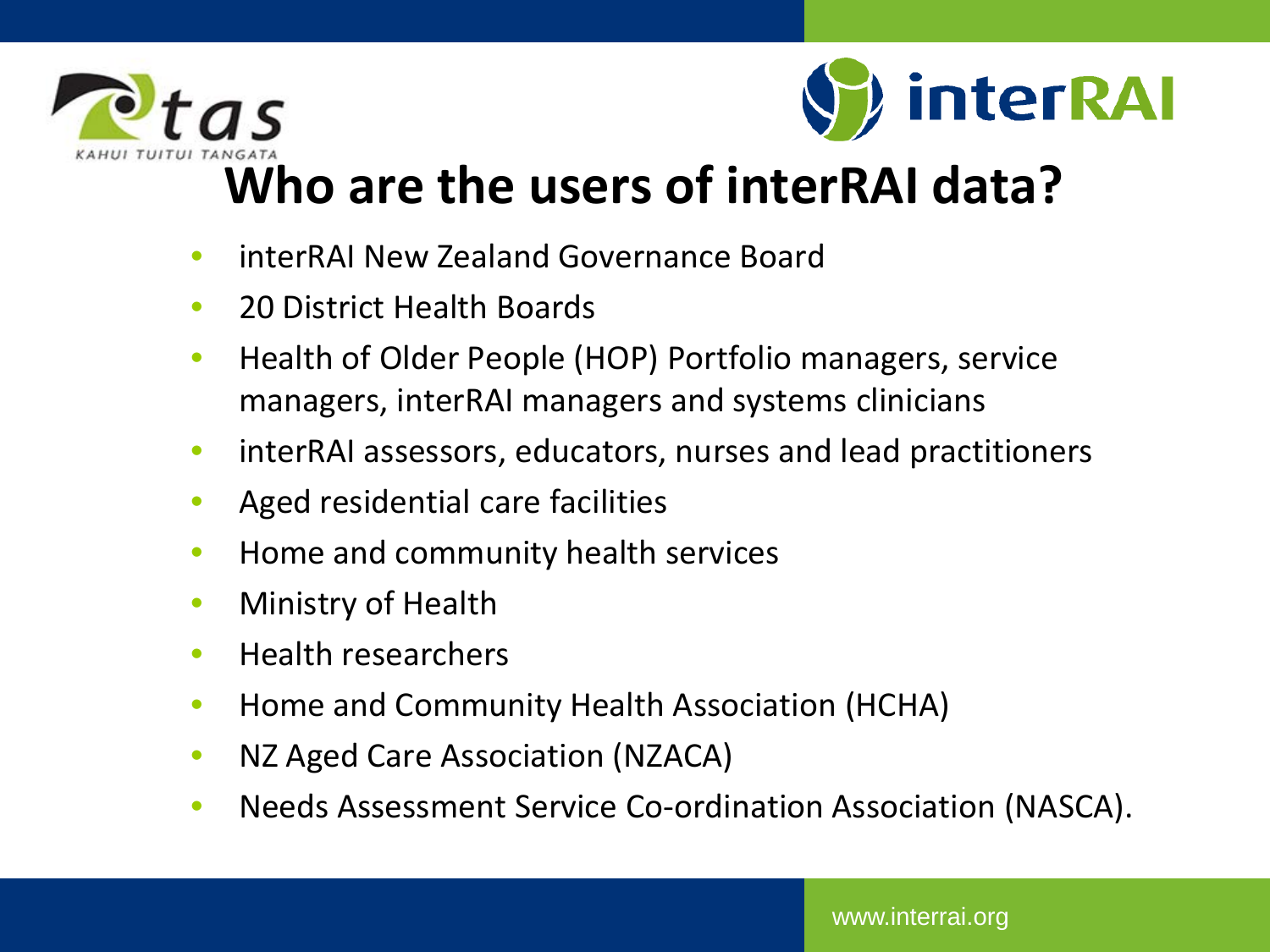



# **[Wha](https://intranet.centraltas.co.nz/)t assessments will we have interRAI data for?**

- Contact assessment
- Home care assessment
- Community health assessment (CHA)
	- CHA functional supplement
	- CHA mental health supplement
- Long term care facility (LTCF) assessment
- Emergency department screener.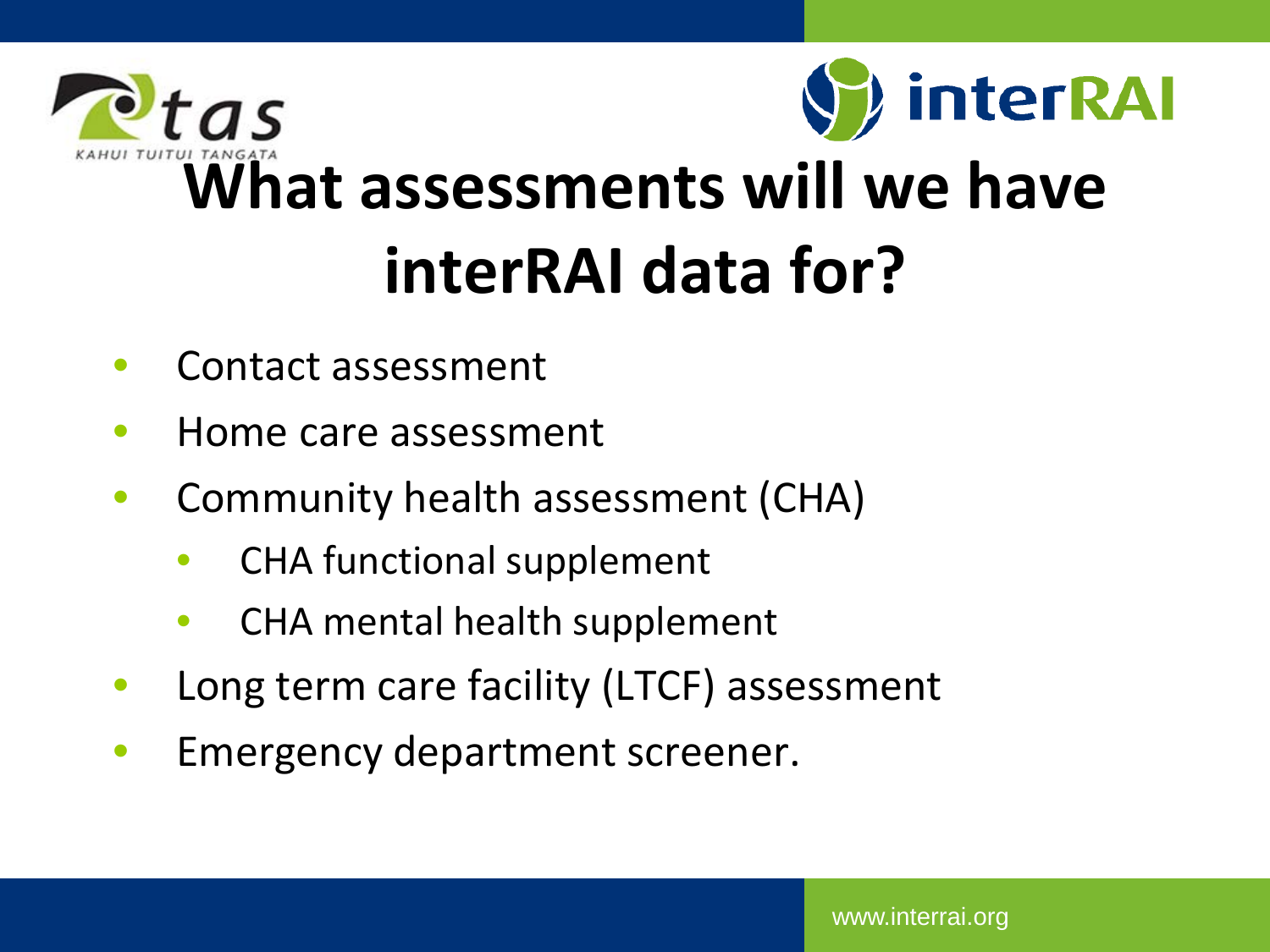



### **interRAI data process flow**

#### **Facility nurse**



**Community or acute care assessor**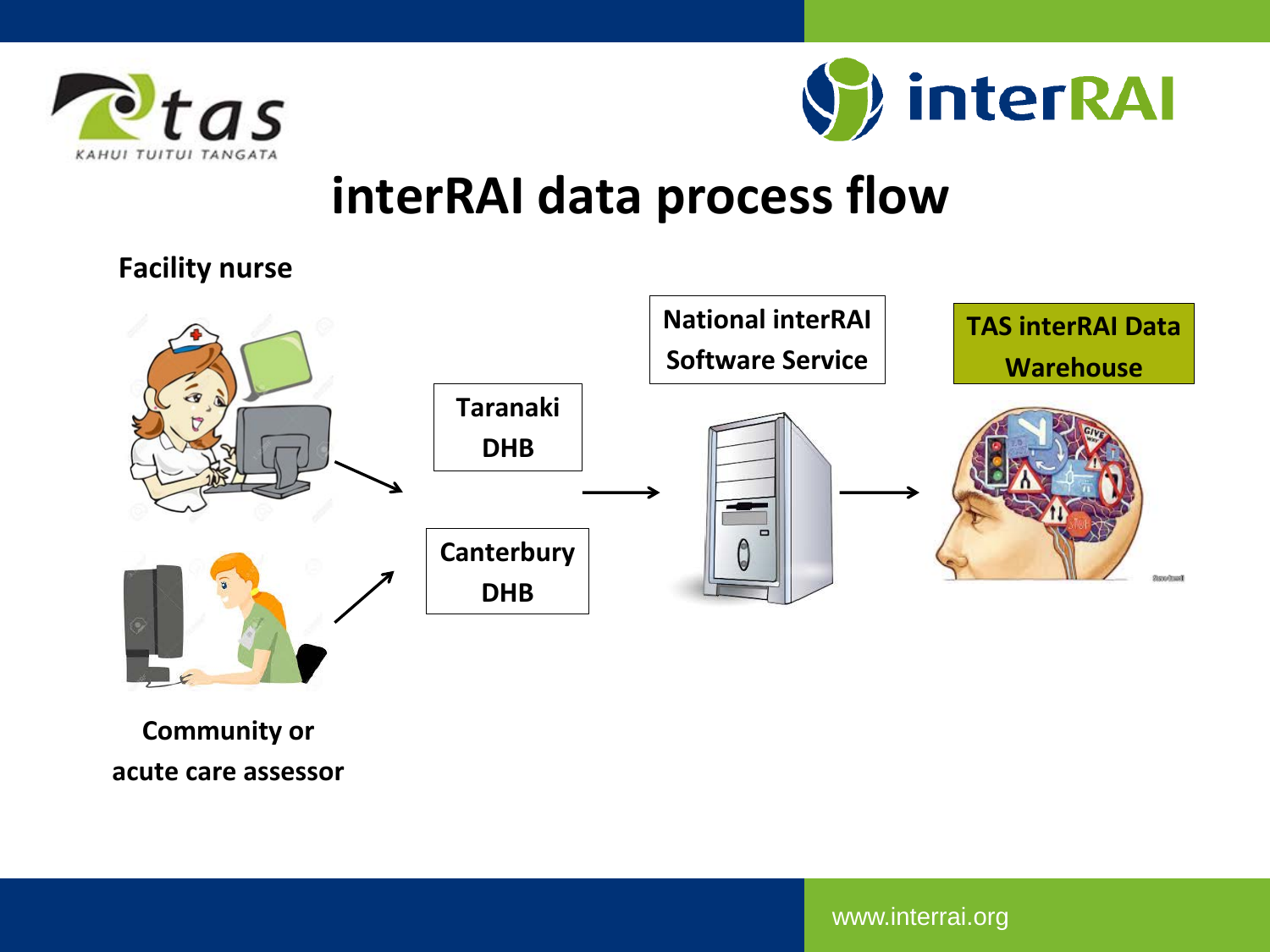



# **How can you access information on interRAI for your DHB?**

- NASC assessors first point of contact is your System Clinician(s) and DHB HOP Portfolio Managers
- Systems Clinicians have access to Momentum Healthware Analytics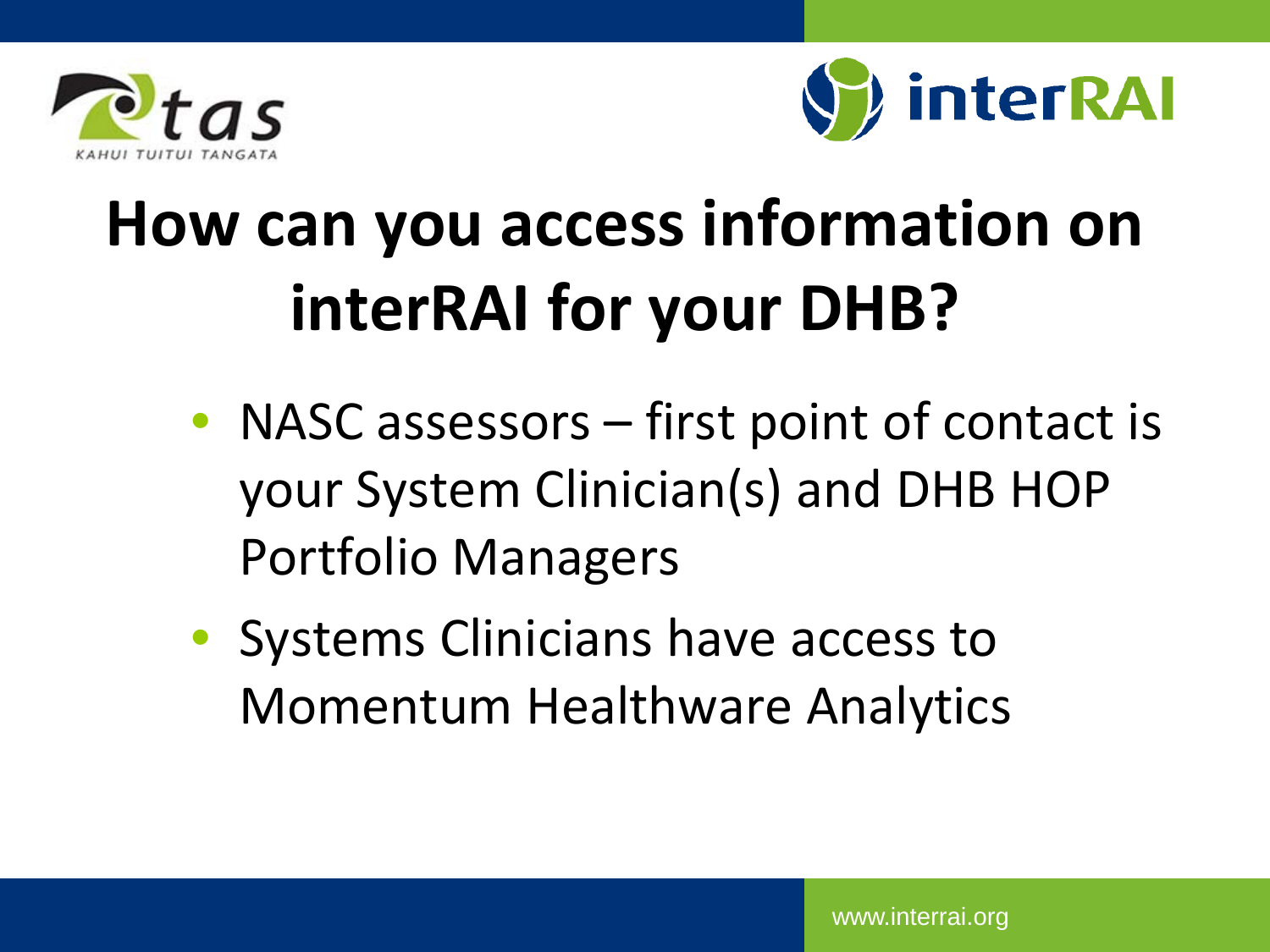



# **How can you access information on interRAI for your DHB from the National Centre?**

- Quarterly data tables/charts generated automatically (Dec 2015)
- Annual Report (March 2016)
- Data provided to DHBs (June 2016).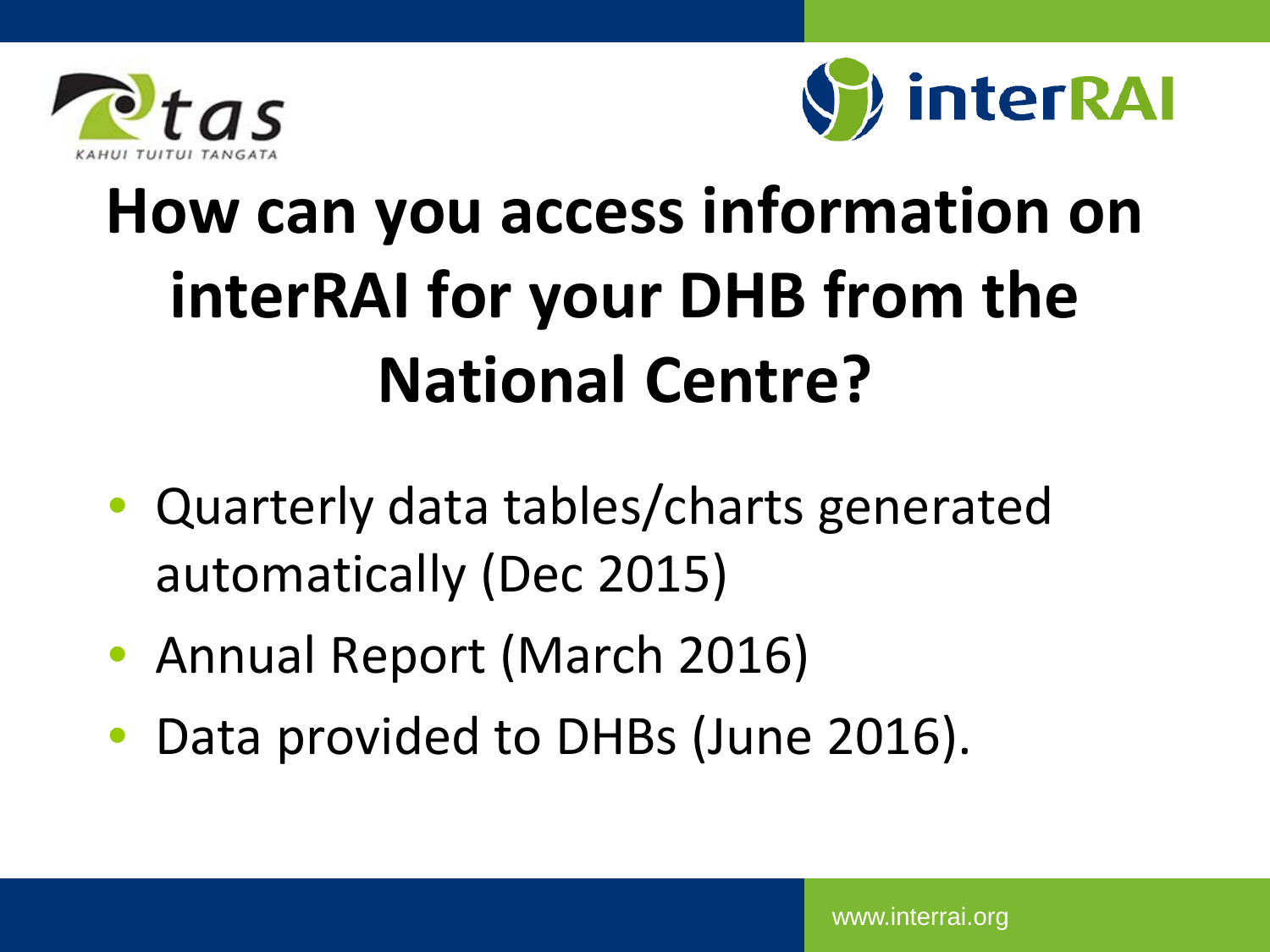



### **Work Programme National interRAI Data Analysis and Reporting Centre**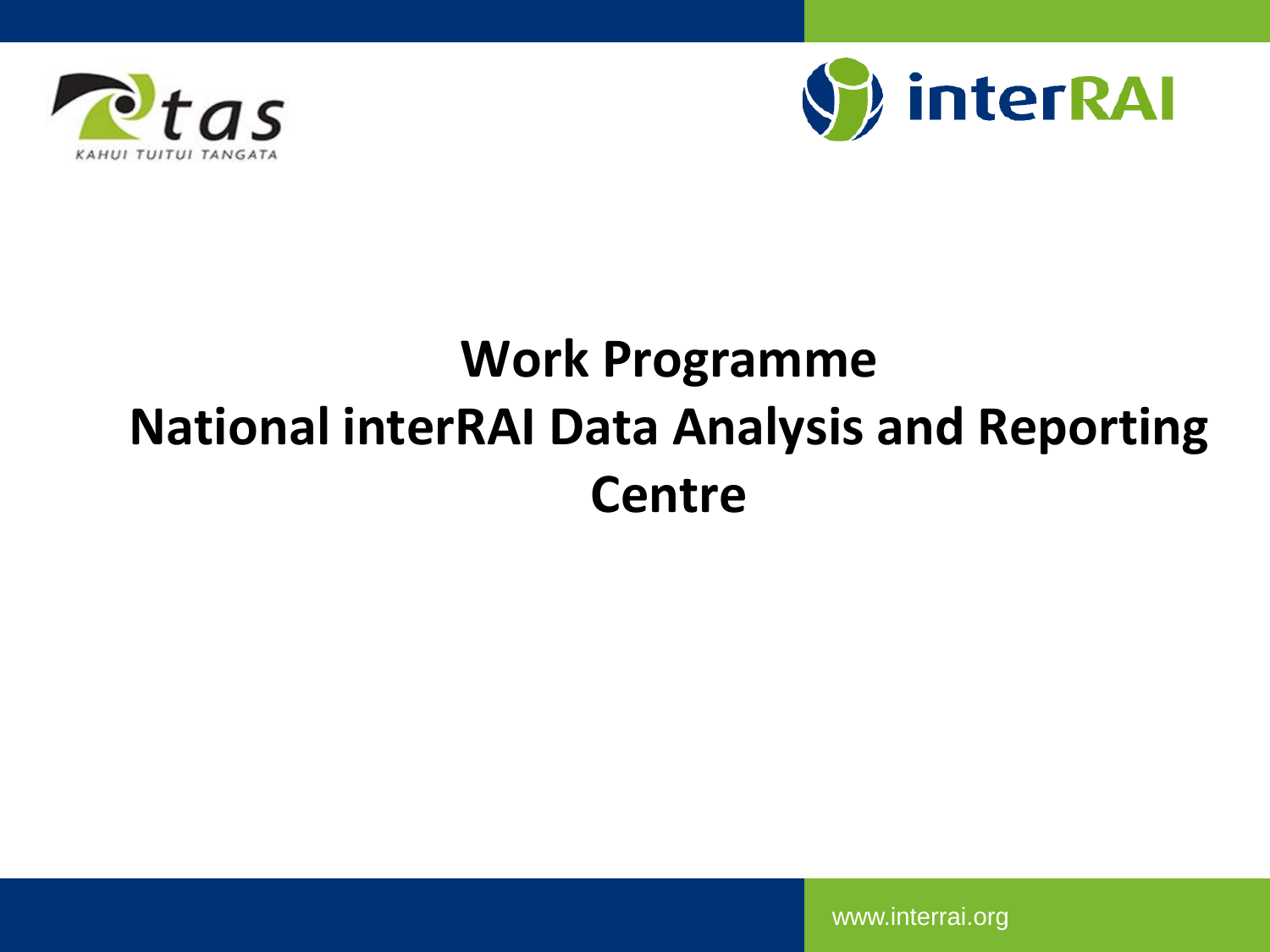



## **Work programme in Year 1 of establishment**

- TAS interRAI data warehouse
- Suite of reporting and analytics
- Business Processes
- Team of people.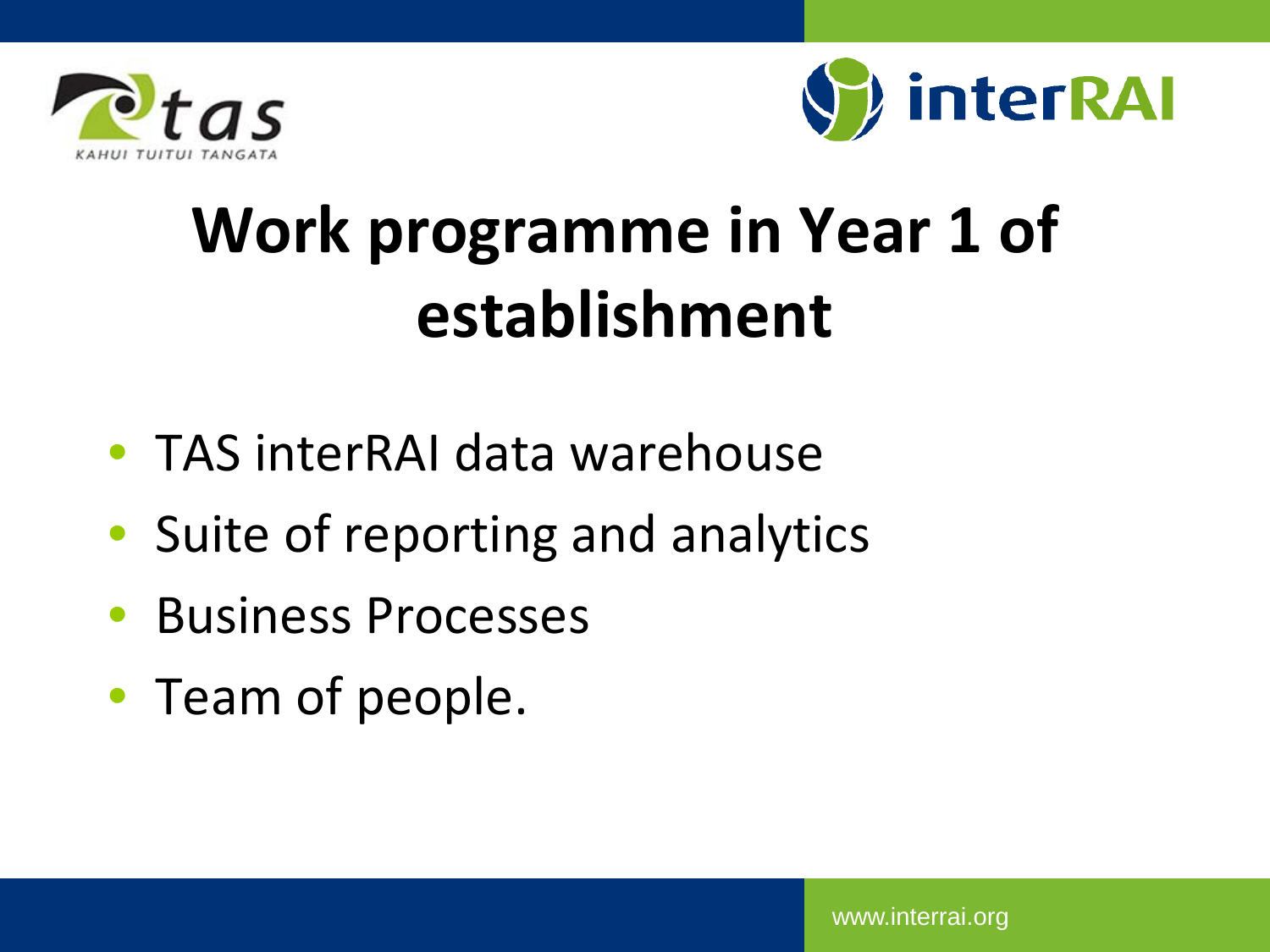



## **[Suit](https://intranet.centraltas.co.nz/)e of Analysis and Reporting In the first 6 months**

- First 6 months delivery of contractual obligations (compliance reporting)
- Quarterly tables/charts generated automatically to DHBs
- Scoping draft Annual Report.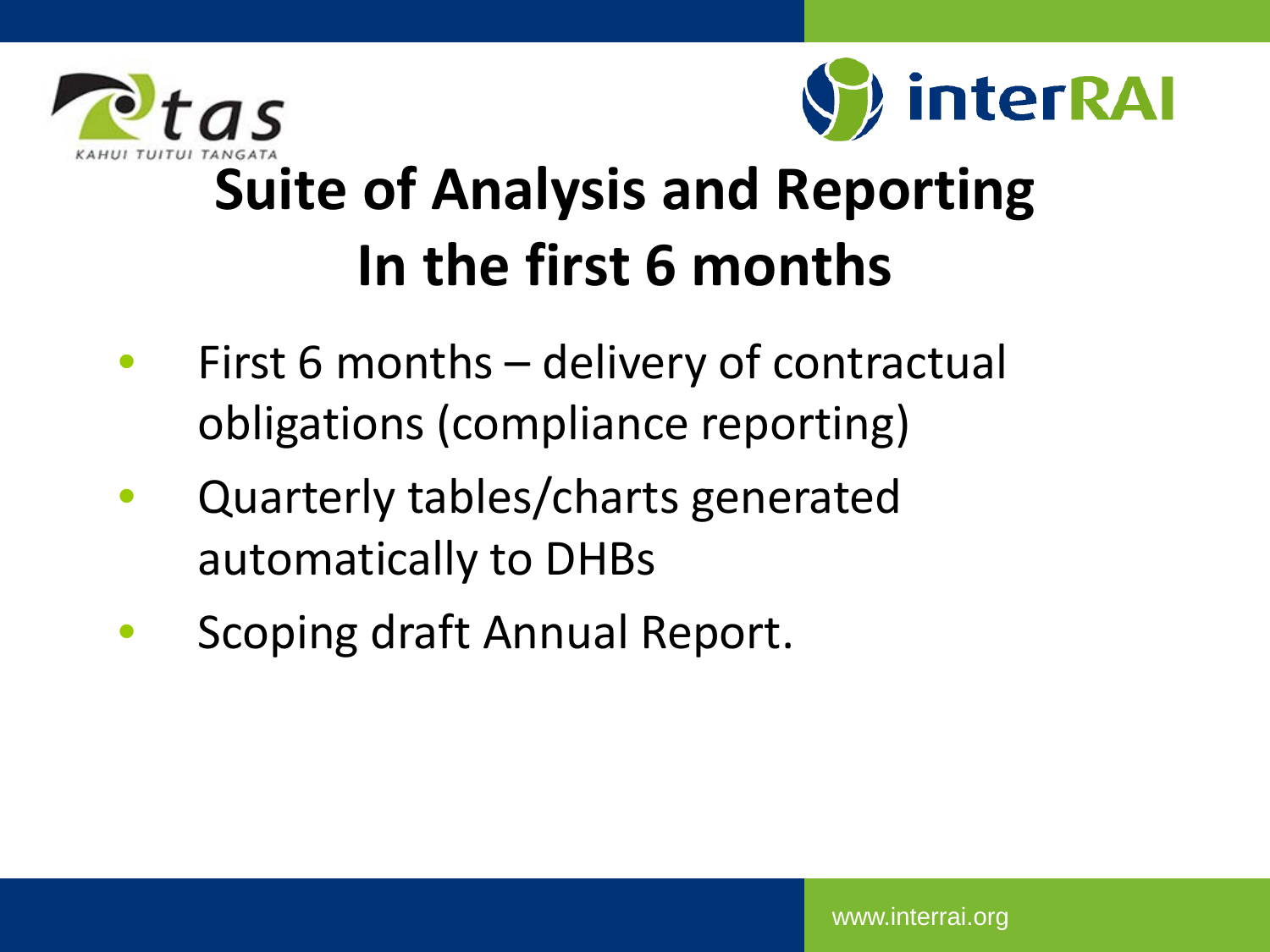



## **Value add reporting – next 6 months**

- Delivery of Annual report narrative
- Automated reporting to DHBs and Aged Residential Care facilities - Quarterly
- Data at client level back to DHBs using dashboards or other types of interactive web tool.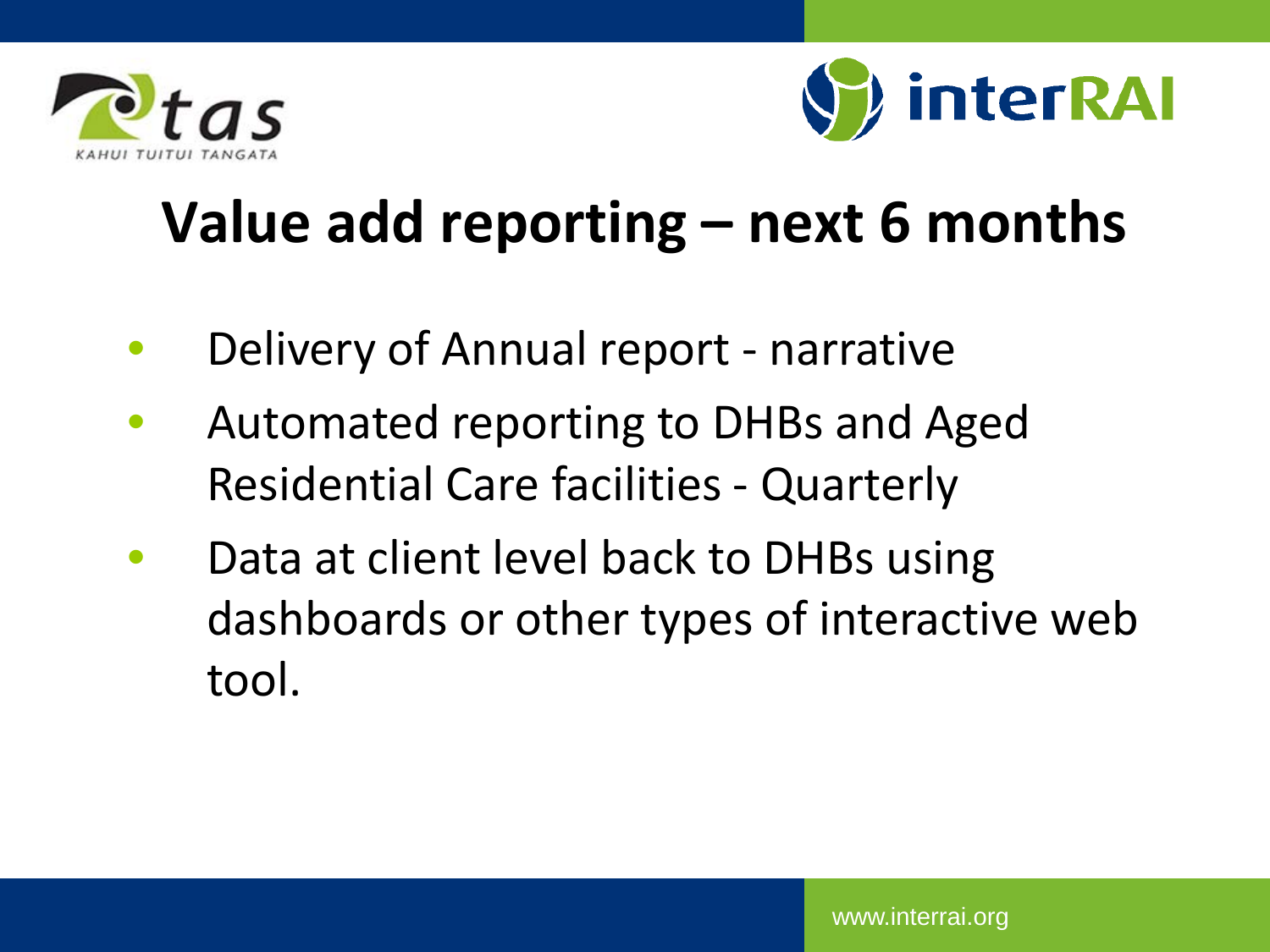



What is the vision for interRAI Zealand?

The vision for interRAI NZ is to continuously improve health outcomes for New Zealanders as they age, and improve the effectiveness and efficiency of our health system by guiding and leading the use of interRAI instruments and the dissemination and use of interRAI information in conjunction with other information sources.

#### What is the role of TAS in supporting interRAI New Zealand?

To advance this vision and to optimise efficiencies, benefits and opportunities, the interRAI New Zealand Governance Board and the Ministry of Health have agreed to move to an integrated model for interRAI service delivery, with Technical Advisory Services (TAS) as the principle provider of services.

### A demographic analysis of interRAI clients 2014/15

### **Rationale**

This factsheet is an introductory output from the newly established interRAI Data Analysis and Reporting Service to the newly formed interRAI New Zealand Governance Board. The purpose of this factsheet is to assist Board members as a part of their first induction meeting.

This factsheet provides a national snapshot of the demographic characteristics of interRAI clients. The data in this factsheet is sourced from the National interRAI Software Service and other official sources. The National interRAI Software Service is contracted by the Ministry of Health to provide access to the national interRAI software assessment system for any service provider contracted by a District Health Board (DHB).

The purpose of the factsheet is to foster dialogue and discussion among policy makers and government officials in the area of the health of older workers, aged care providers, health and community **Contract Community Contract Contract Contract Contract Contract Contract Contract Contract Contract Contract Contract Contract Contract Contract Contract Contract Contract Contract Contract Contract Contract Contract Cont**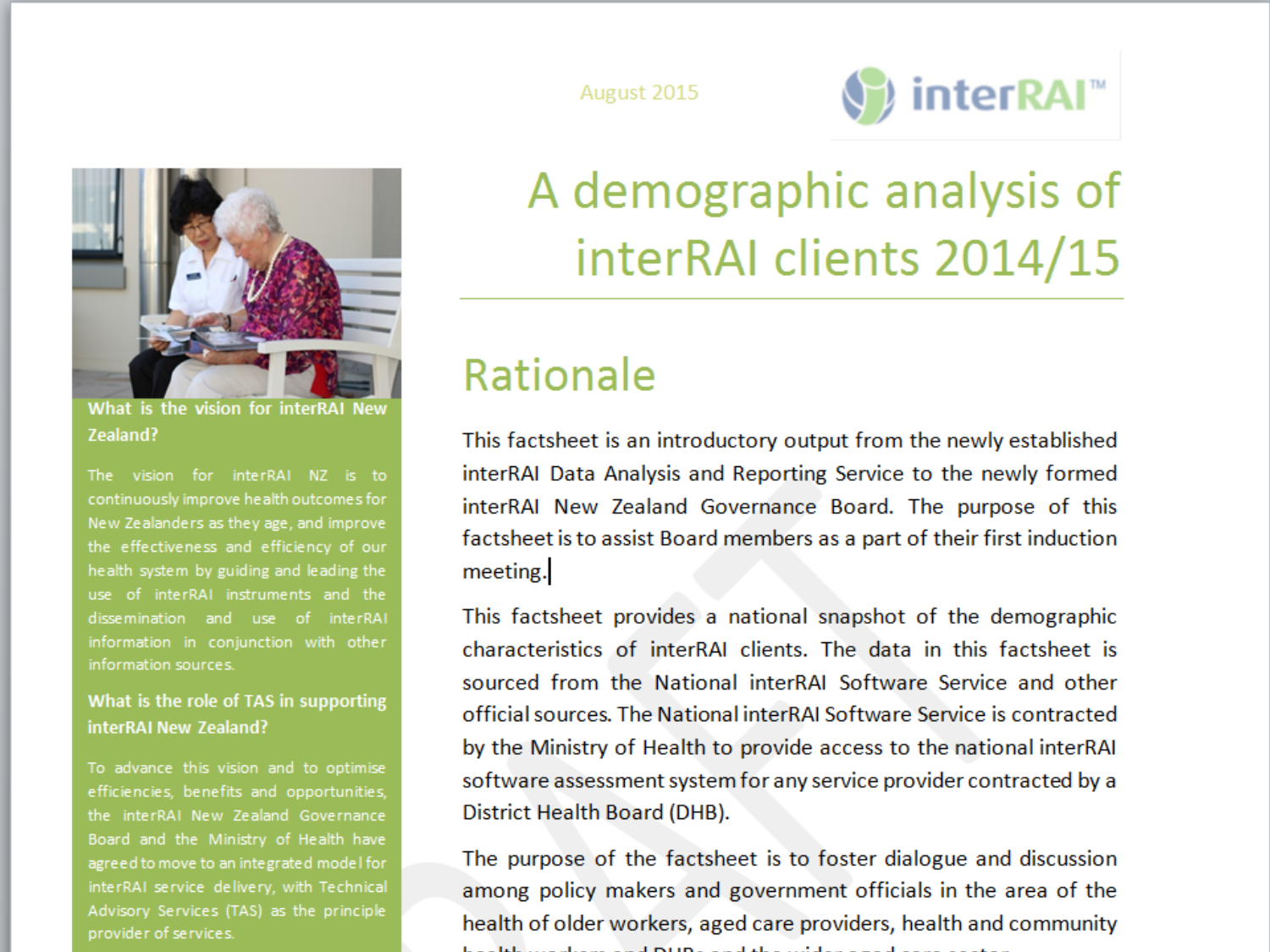



### **Examples of data analysis and reporting**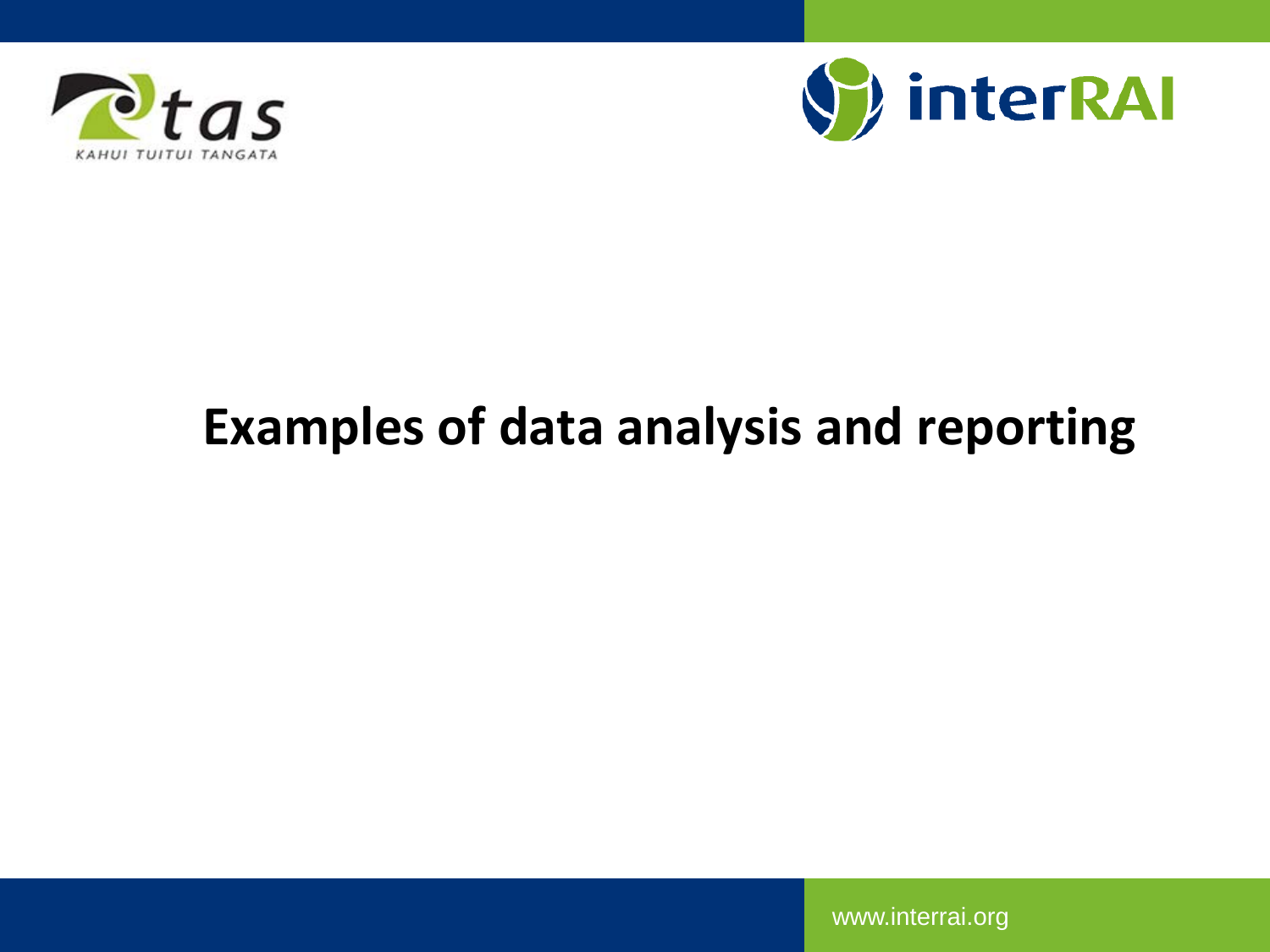



### **Volumes**

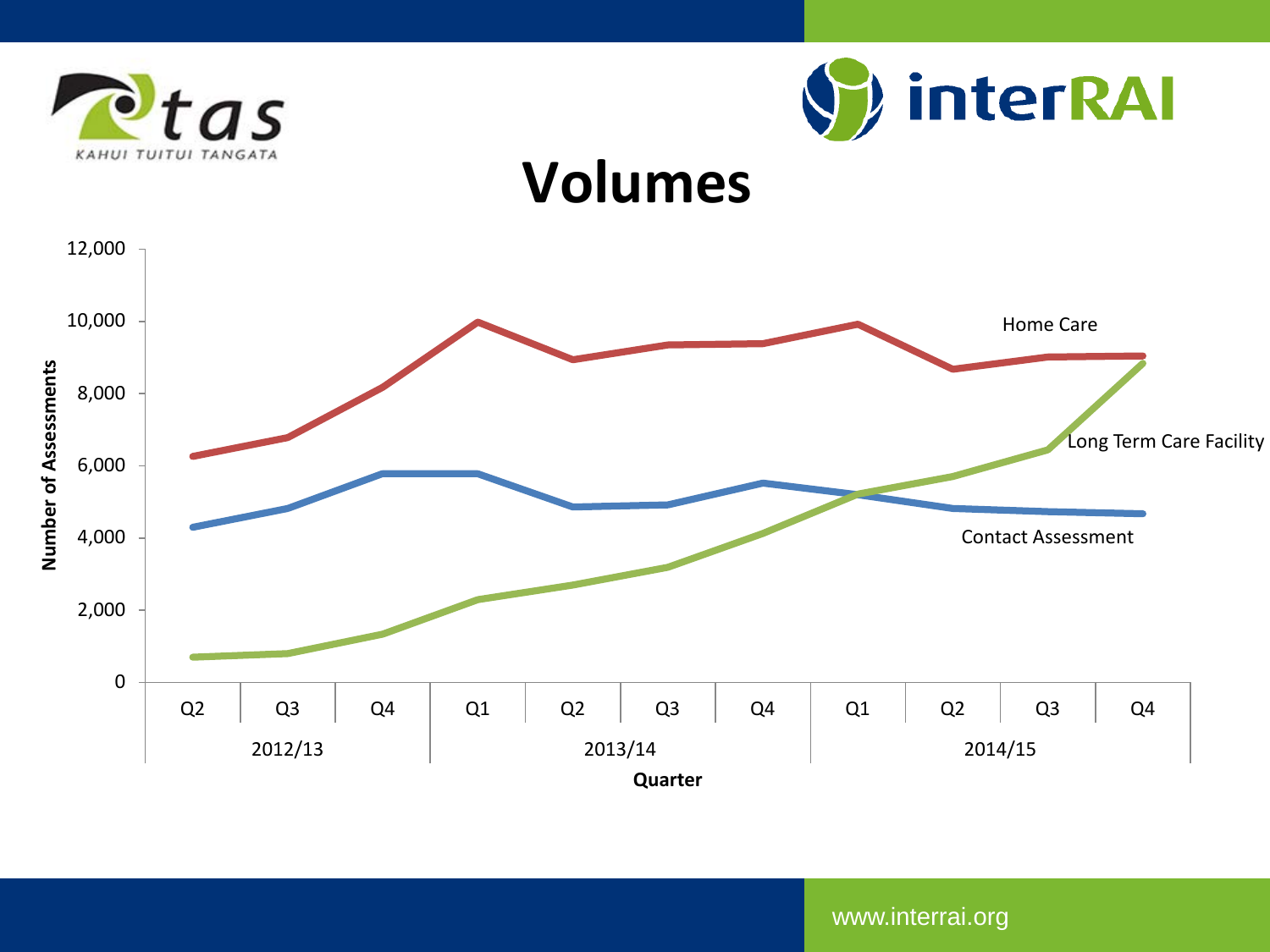



### **Volumes by DHB**

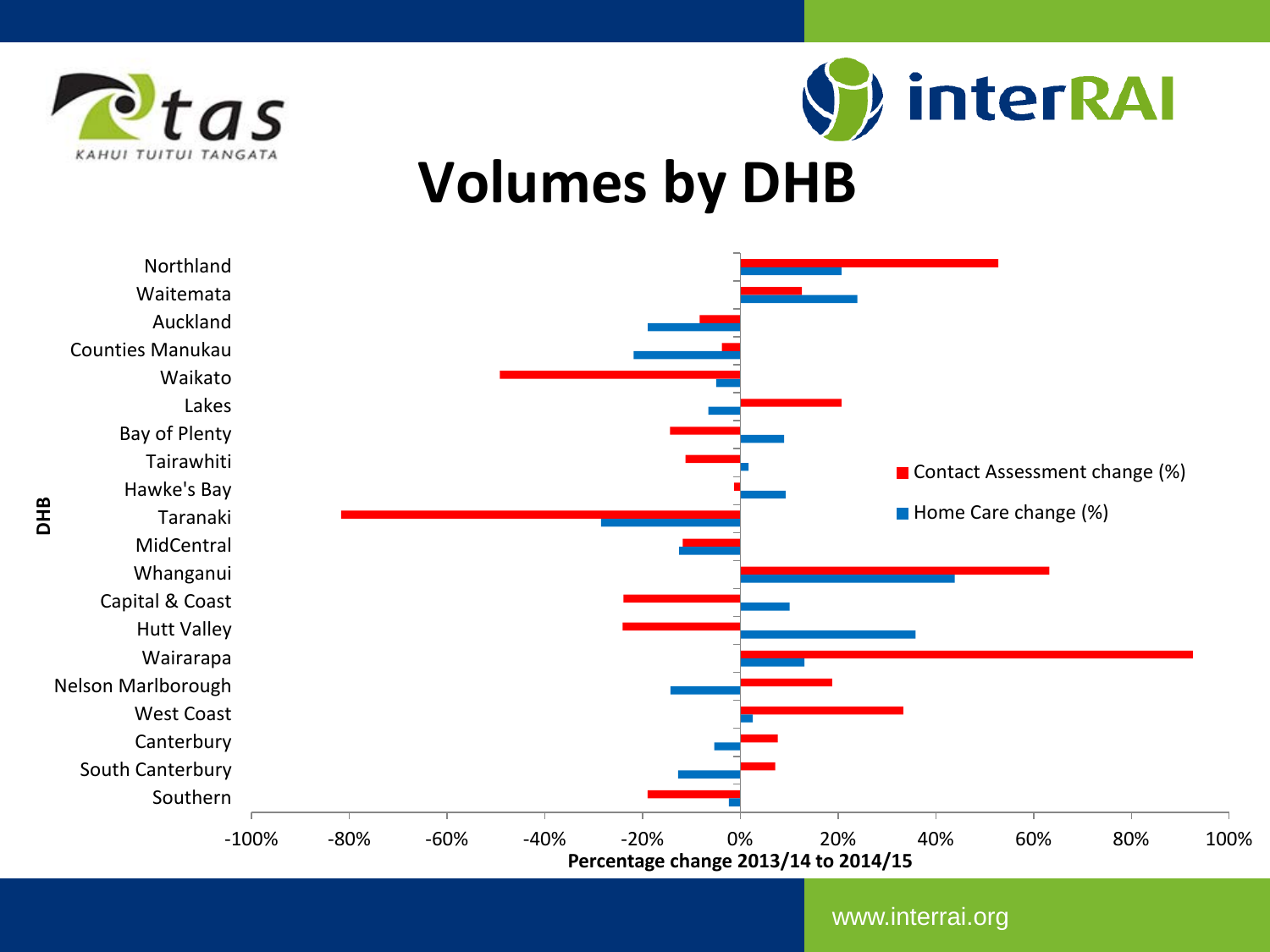



### **[Ti](https://intranet.centraltas.co.nz/)me since last hospital stay**

![](_page_17_Figure_3.jpeg)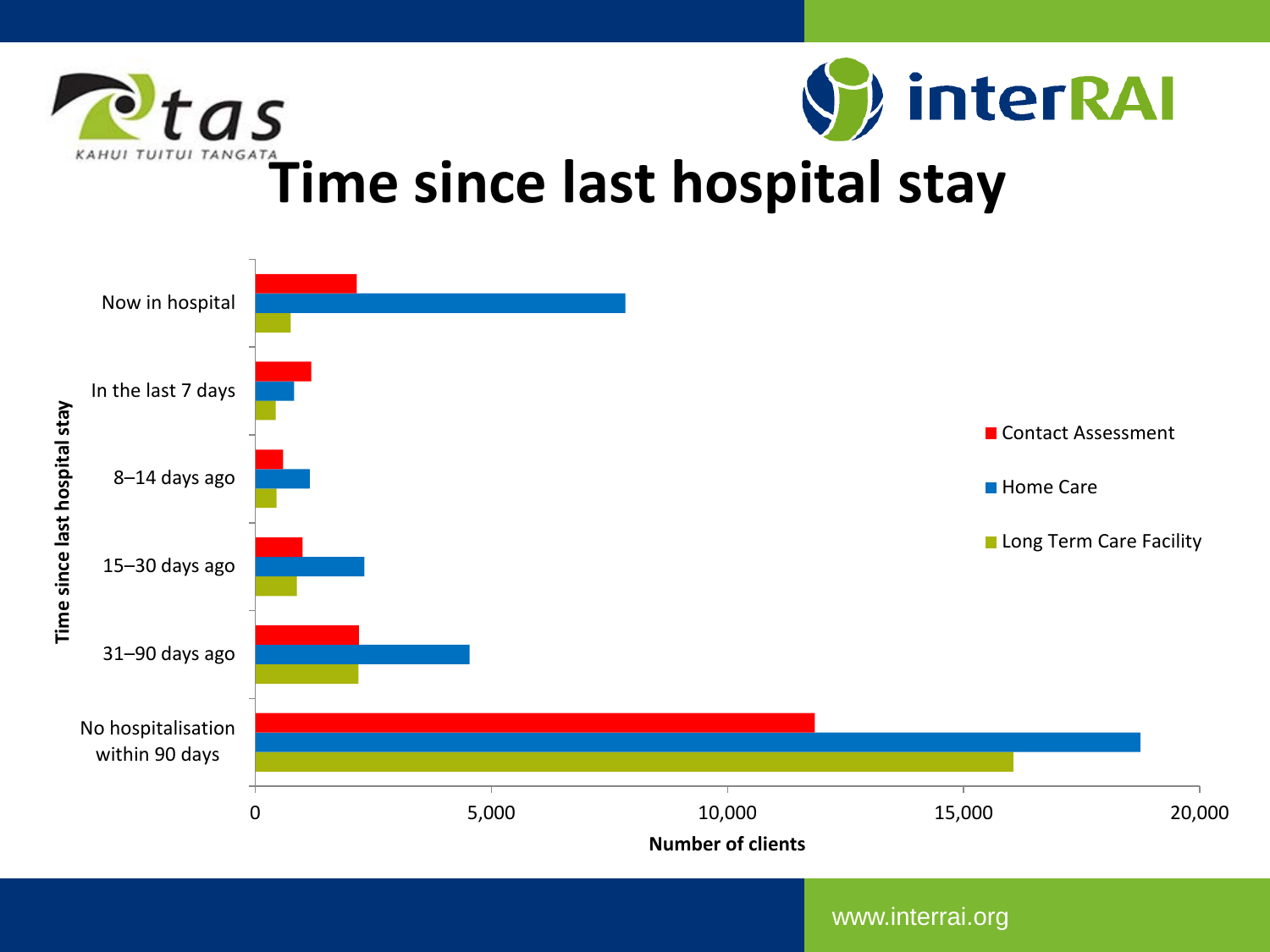![](_page_18_Picture_0.jpeg)

![](_page_18_Picture_1.jpeg)

### **CHESS scores**

Home Care - CHESS - In hospital 100% 80%  $\blacksquare$  5 60%  $\blacksquare$  4  $\blacksquare$  3 40%  $\blacksquare$  2 20%  $\blacksquare$  1 0%  $\blacksquare$  0 51 56 61 66 71 76 81 86 91 96 101 Age group

![](_page_18_Figure_4.jpeg)

LTCF - CHESS - In hospital

![](_page_18_Figure_6.jpeg)

![](_page_18_Figure_7.jpeg)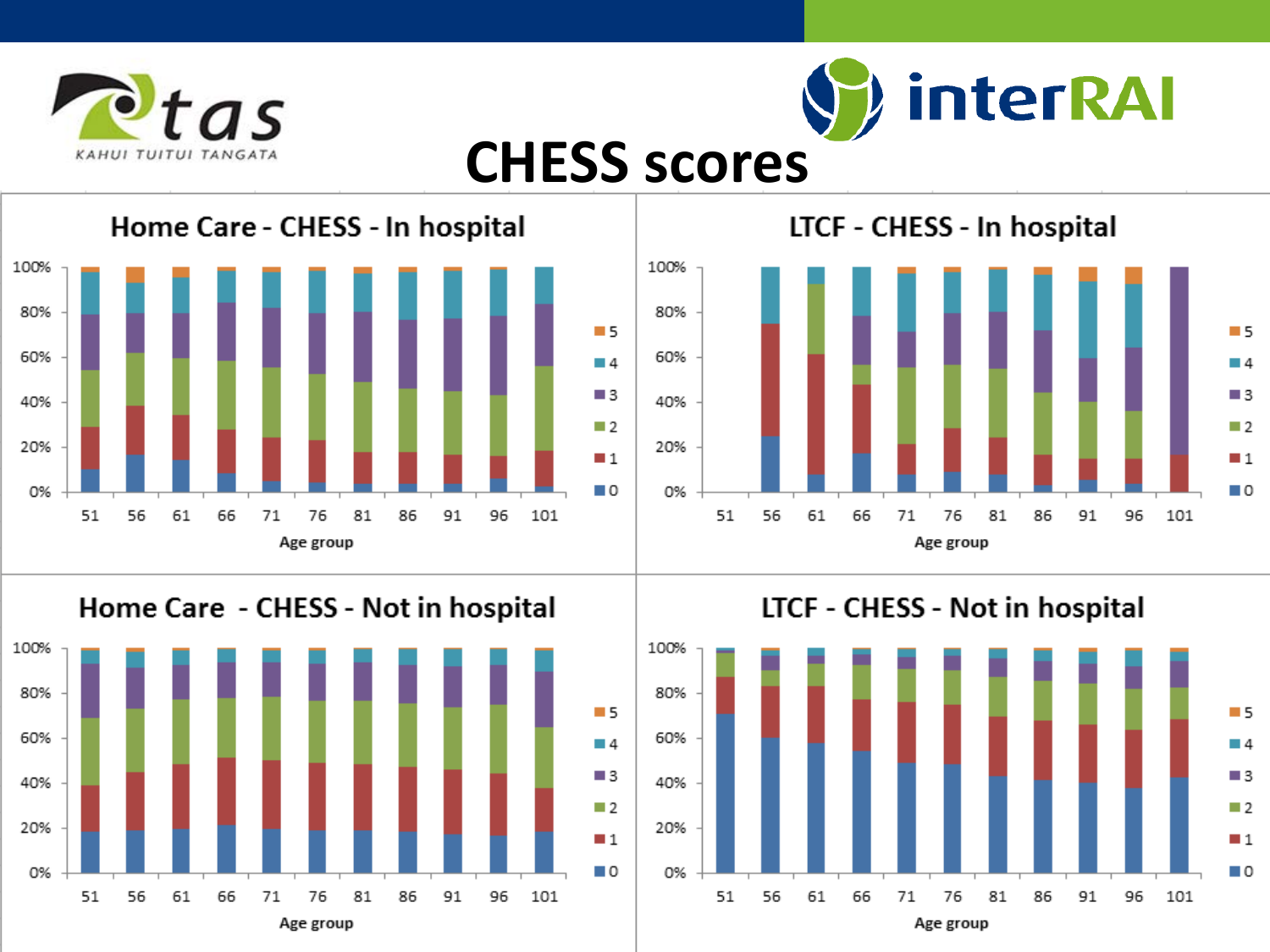![](_page_19_Picture_0.jpeg)

![](_page_19_Picture_1.jpeg)

## **Psychosocial and health questions**

**37%** have not participated in a social activity in the past 30 days

**23%** had difficulty falling or staying asleep during any of the last three days

**32%** were alone for eight hours or more during the day

**6%** have not had a visit from a long-standing social relation or family member in the past 30 days

**21%** feel lonely

**16%** were unable, or had a severe inability in completing normal daily activities